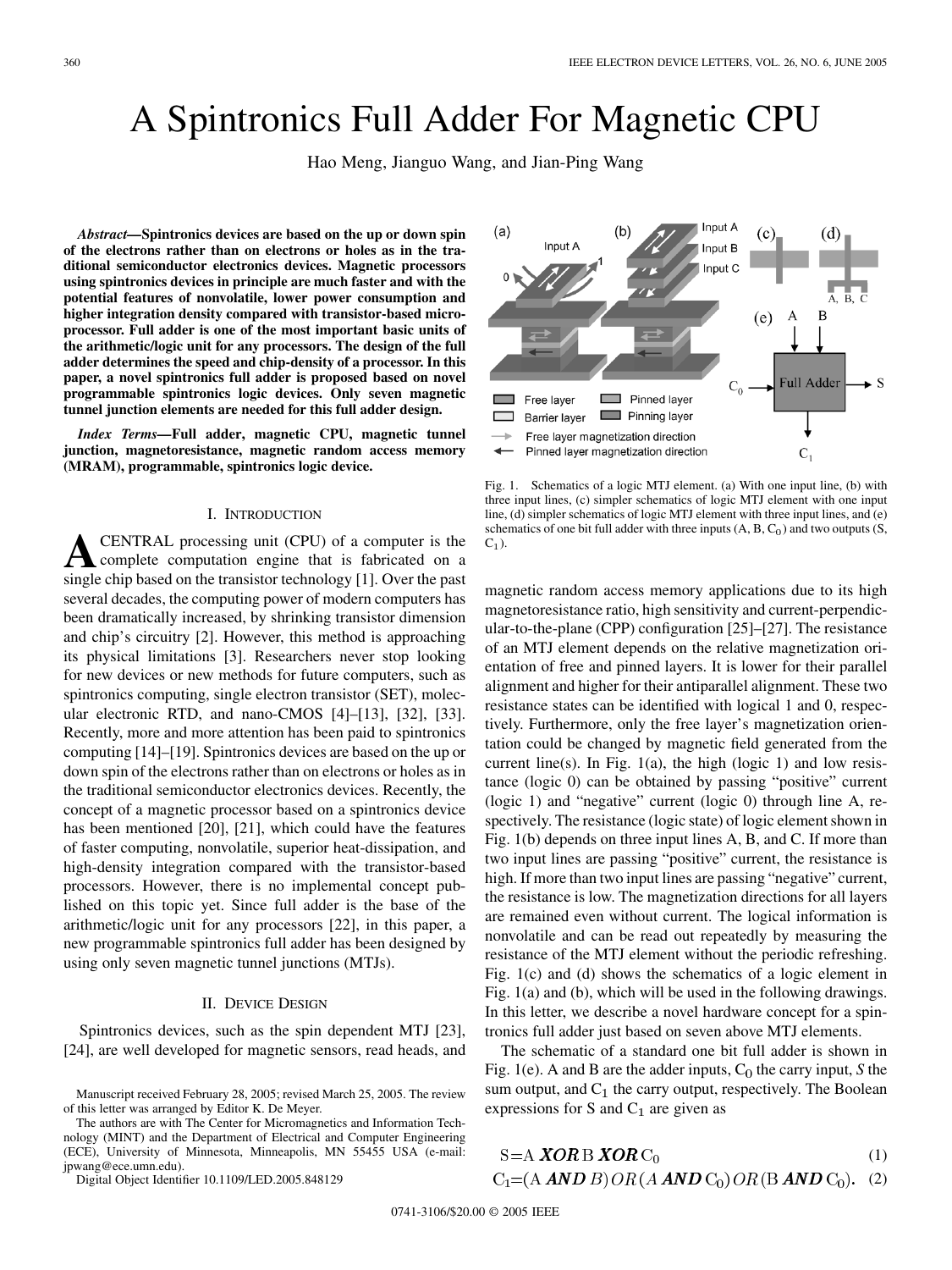

Fig. 2. (a) Circuit design for spintronics full adder carry output  $C_1$  logic function. (b) Principle of AND gate operation between input A and B when carry input  $C_0$  is logic 0. (c) Circuit design for spintronics full adder. Circuit inside the dash line: the sum output (*S*) logic functions.

Equations (1) and (2) can be described in detail as the following:

> When the input carry  $C_0$  is 0, S and  $C_1$  can be expressed as

$$
S = A \, \text{XOR B} \tag{3}
$$

$$
C_1 = A \text{ AND } B \tag{4}
$$

When the input carry  $C_0$  is 1, S and  $C_1$  can be expressed as

$$
S = A \, \text{XNOR B} \tag{5}
$$

$$
C_1 = A \mathbf{ORB}.\tag{6}
$$

Fig. 2(a) shows the circuit design using the MTJ elements for a carry output. The bottom MTJ element with three separated inputs  $(A, B, C_0)$  is operated as a logic-active element, and the top MTJ element is low resistance state as a reference resistor. For a logic output reading, same sensing currents  $(I<sub>sense</sub>)$  pass through the logic-active and reference MTJ elements. The difference of the voltage from the bottom  $(V_+)$  and the top  $(V_-)$ MTJ elements can be expressed as

$$
V_{+} - V_{-} = I_{\text{sense}}^{*} R_{-} I_{\text{sense}}^{*} R_{\text{ref}} = I_{\text{sense}}^{*} (R_{-} R_{\text{ref}}). \tag{7}
$$

The logic output depends on the resistance state of the logicactive MTJ element. If the resistance of the logic-active MTJ is high, the logic output of carry  $C_1$  is high (logic 1), otherwise the carry  $C_1$  logic output is low (logic 0). Fig. 2(b) shows the Boolean operation of A AND B logic function for three inputs logic MTJ element. If the carry input  $C_0$  is set to logic 0 (passing "negative" current"), only when the inputs A and B are set to logic 1 (passing "positive current"), the resistance of logic MTJ is high, and the carry  $C_1$  output of logic is 1. Otherwise the resistance of logic MTJ is low, and the logic output is 0. When the input  $C_0$  is set as logic 1 (passing "positive current"), only when both inputs A and B are set as logic 0 (passing "negative current") the resistance of the logic MTJ is low, and the output of carry  $C_1$  is 0. Otherwise the logic output is 1. So the logic function is OR between inputs A and B when the carry  $C_0$  is 1. According to (4) and (6), the logic circuit shown in Fig. 2(a) used two MTJ elements can realize logic functions of full adder carry output  $C_1$ .

Fig. 2(c) (inside the dash line square) shows the circuit structure for a spintronics full adder sum S output. In this configuration, the bottom bits are the logic-active MTJ elements with one input line for the inputs A, B and the carry input  $C_0$ , and the top bits are the reference bits. Two of the reference bits are logic-active MTJ elements with three inputs, whose resistance also depend on the inputs A, B and the carry input  $C_0$ . The other reference bit is the same MTJ element with low resistance state as a reference. The voltage difference between  $V_+$  and  $V_-$  can be expressed as below

$$
V_{+} - V_{-}
$$
  
=  $I_{\text{sense}}^{*}(R_1 + R_2 + R_3) - I_{\text{sense}}^{*}(R_{\text{ref1}} + R_{\text{ref2}} + R_{\text{ref3}})$   
=  $I_{\text{sense}}^{*}((R_1 + R_2 + R_3) + (R_{\text{ref1}} + R_{\text{ref2}} + R_{\text{ref3}})).$  (8)

When the carry input  $C_0$  is 0, the logic function between the input A and B is XOR. If both the input A and B are 1 (or 0),  $R_1, R_2, R_3$  and  $R_{ref1}, R_{ref2}, R_{ref3}$  are 1, 1, 0 (or 0, 0, 0) the logic output is 0. If only one of input A and B are 1, the reference bits are 0, 0, 0, and the bottom logic bits are 0, 1, 0 or 1, 0, 0, so the logic output is 1. Similarly, the logic function between input A and B is XNOR when the carry input  $C_0$  is 1. According to (3) and (5), the circuit structure as shown in Fig. 2(c) inside the dash square can realize the sum S output logic functions for a full adder. By integrating a carry output circuit as shown in Fig. 2(a) with a sum output circuit, a complete spintronics full adder circuit structure is achieved, as shown in Fig. 2(c). The  $R_{ref1}$  is not only the reference MTJ element for sum *S* output logic function but also the logic element for carry  $C_1$  output logic function.

### III. EXPERIMENT

The basic functions needed in the full adder are XOR, OR, etc, in the above discussion. A prototype was fabricated to demonstrate XOR and OR functions based on a single MTJ element. A Wheatstone bridge composed by four MTJ elements was engineered as shown in Fig. 3(a). Three of the four MTJ elements function as references with low resistance while the fourth is the logic-active device. When the active MTJ element is with low (logic 0) or high (logic 1) resistance, the bridge output is with low or high voltage, respectively. The detailed device design and input line functions, parameters have been reported in our previous work [[28\]](#page-2-0), [\[29](#page-2-0)]. Fig. 3(b) shows the logic gate of XOR and OR operation. A voltage